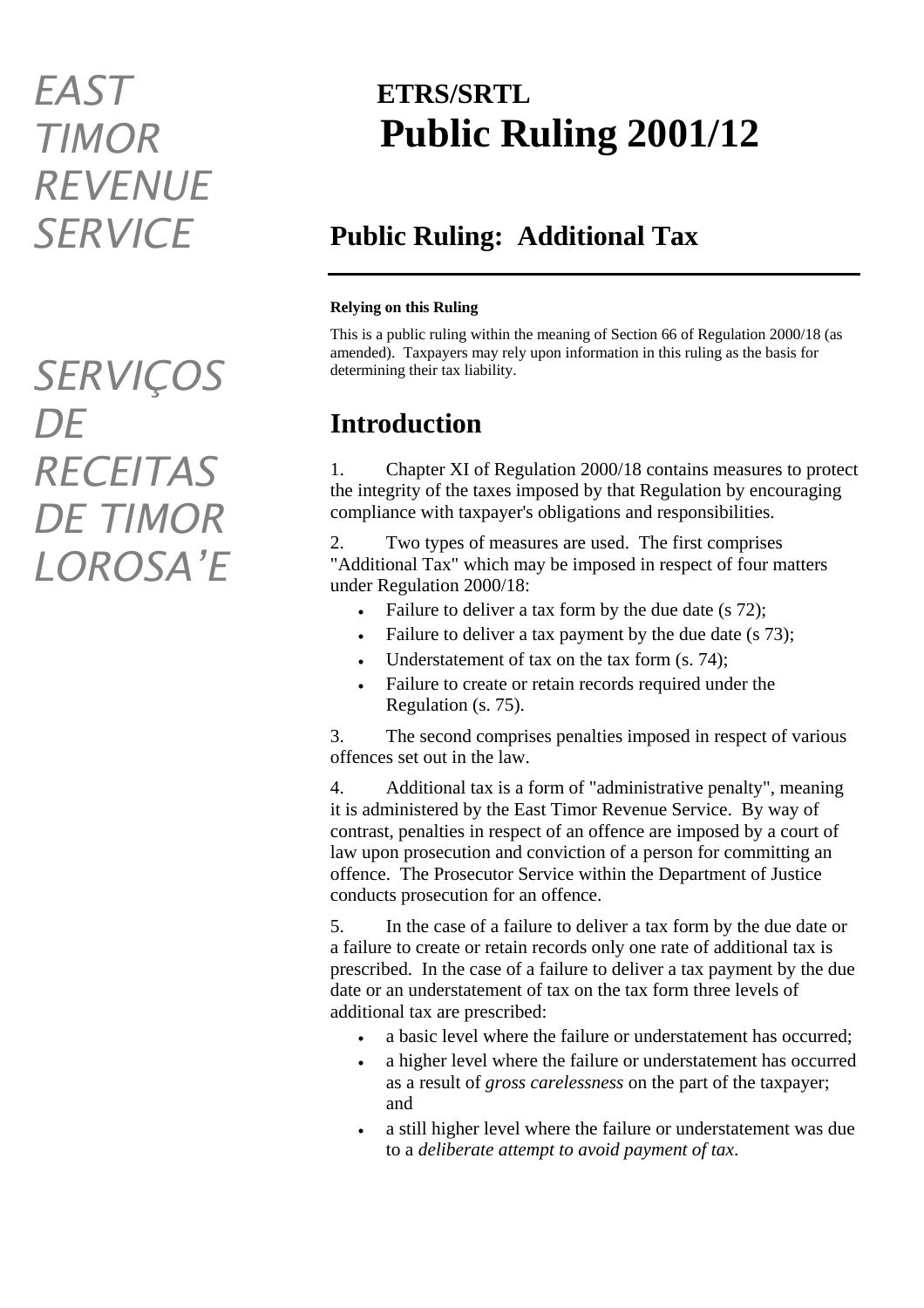6. The basic level of additional tax for failure to deliver a tax payment by the due date is 5 % of the tax not paid by the due date plus an additional 1 % of the tax that remains unpaid on the 15th day of each month following the due date. A further additional tax of 25 % of the tax due is imposed where the failure to deliver a tax payment by the due date is a result of gross carelessness **or** a further additional tax of 100% of the tax due is imposed where the failure to deliver a tax payment by the due date is a result of a deliberate attempt to avoid payment of tax.

7. The basic level of additional tax for an understatement of tax on the tax form is 15 % of the tax understated. A further additional tax of 25 % of the tax due is imposed where the understatement is a result of gross carelessness **or** a further additional tax of 100% of understated tax is imposed where the understatement is a result of a deliberate attempt to avoid payment of tax.

8. The second (next) part of this Ruling explains the types of situations that would be regarded as gross carelessness. The third part explains those situations where a deliberate attempt to avoid payment of tax would be regarded as having occurred. The final part of this Ruling explains in what circumstances additional tax may **not** be payable even though one of the four matters listed in paragraph 2, above, had occurred.

#### **What is gross carelessness?**

9. If a failure to deliver tax on time is due to *gross carelessness*  on the part of a taxpayer, the normal additional tax for failure to deliver tax and a further additional tax of twenty-five percent (25%) of the tax that remains unpaid is imposed (Regulation 2000/18, s. 73.1(a)). If an understatement of tax was due to *gross carelessness*, the normal additional tax for understatement and further additional tax of twenty-five percent (25%) of the tax understated is imposed (Regulation 2000/18, s 74(a)).

10. Gross carelessness is more than mere inadvertence. It is a failure to take care in a situation where a reasonable person would have taken care. The term *gross* carelessness implies a reckless disregard for the possible consequences of carelessness.

Example:

Tim's Tasty Café is a successful restaurant selling meals and refreshments. About 60 per cent of the customers sit at tables and order through a waitress or waiter using a menu. The other 40 per cent choose items from a buffet at the back of the restaurant. In the case of customers who order through a waiter or waitress, the waiter or waitress will write the orders on order forms and total the amount due for each meal at the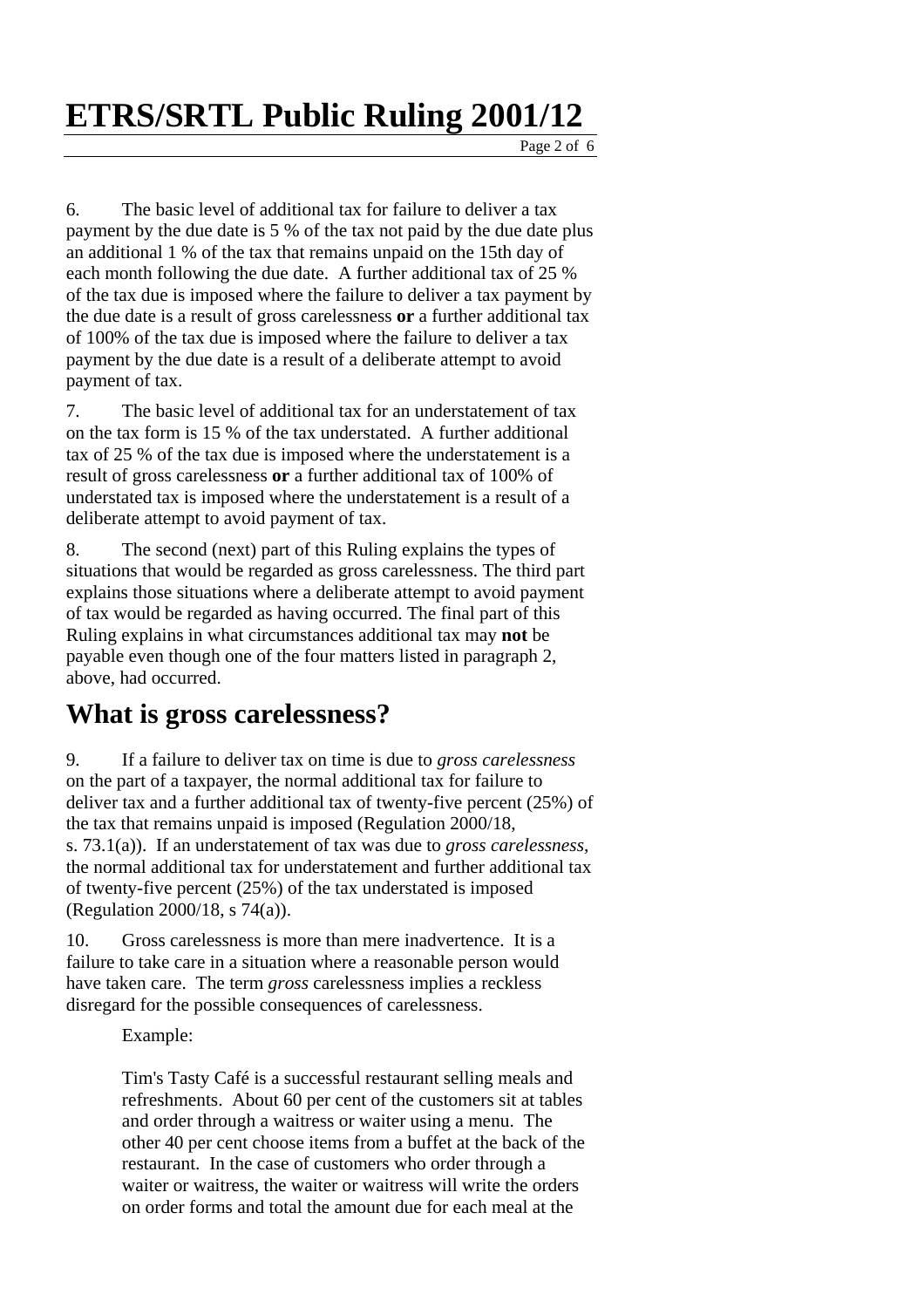bottom of the form. They present this form to the customers at the end of the meal and take the forms back along with cash payment. Usually, both these items are handed to a cashier who puts the money in a cash register and drops the order form into a box.

A slightly different procedure is used for customers who choose buffet items. They pay a standard charge for the buffet meal at the cash register next to the buffet table. Since there is one charge for the buffet, these customers are not issued with an order form. Tim has instructed his cashiers to write out an order form for each person and deposit it into a box but when the restaurant is very busy during lunch and dinner peaks the person who operates the cash registers does not follow this procedure. As a result, at the end of each day, there are normally fewer order forms in the order form box next to the buffet cash register than there were customers for that day.

As a result of an audit by the East Timor Revenue Service, Tim's Tasty Café was reassessed for services tax 20 per cent higher than that reported on the Café's Services Tax forms.

In this case 25 % additional tax for understatement of tax due to gross carelessness would be imposed on the taxpayer (as well as the ordinary 15 % additional tax for understatement of tax). A reasonable person would realise that the staff would not complete the needed forms for buffet customers unless there was a system to ensure these were completed. Failure to adopt a system would amount to gross carelessness.

### **What is a deliberate attempt to avoid payment of tax?**

11. If a failure to deliver tax on time is due to *a deliberate attempt to avoid payment of tax* on the part of a taxpayer, the normal additional tax for failure to deliver tax and a further additional tax of one hundred percent (100%) of the tax that remains unpaid is imposed (Regulation 2000/18, s. 73.1(b)). If an understatement of tax was due to *a deliberate attempt to avoid payment of tax*, the normal additional tax for understatement and further additional tax of one hundred percent (100%) of the tax understated is imposed (Regulation 2000/18, s 74(b)).

12. A deliberate attempt to avoid payment of tax is the result of a conscious decision by a person to seek to avoid the payment of tax. Whether or not a person had made such a decision is an objective question. To determine whether a taxpayer had the intention of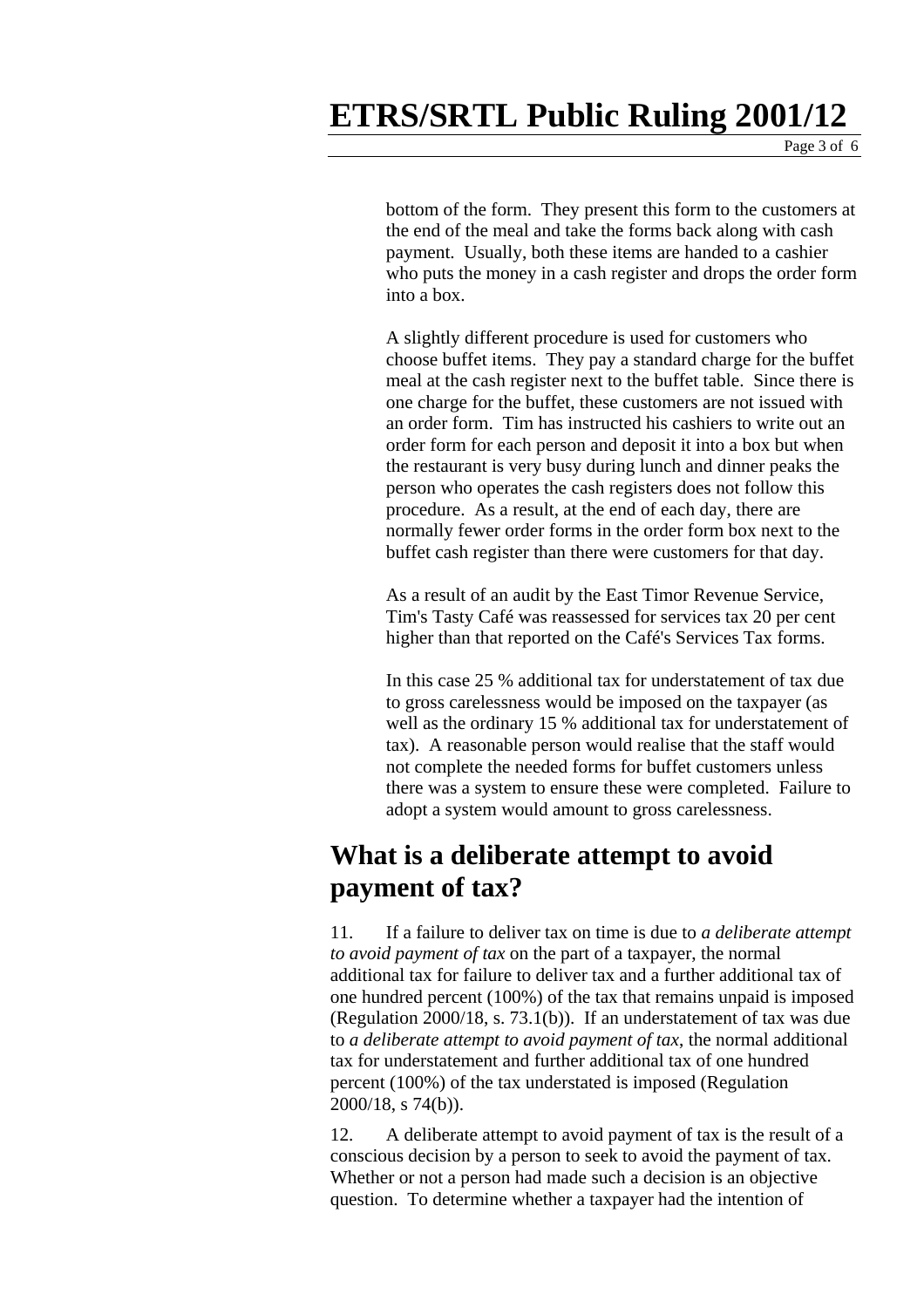**ETRS/SRTL Public Ruling 2001/12** 

avoiding payment of tax, the Commissioner will consider all the facts that are related to a failure to pay tax. Where those facts show that on a balance of probabilities the person intended to avoid tax, the person will be considered to have had this intention. These objective facts will displace any subjective claims the person may make about having another intention. The facts would also need to show the taxpayer's actions amount to more than gross carelessness.

Example:

Harriet's Home Cooking is a successful restaurant competing with Tim's Tasty Café. It operates similarly to Tim's Tasty Café, offering table service from a menu and a buffet. Harriet has not instructed her cashiers to prepare and keep order forms for persons who order the buffet. Instead, at the end of each month she makes an "estimate" of the number of persons who ordered the buffet during that month.

As a result of an audit by the East Timor Revenue Service, Harriet's Home Cooking is reassessed for services tax more than twice that reported on Harriet's services tax forms. Actual receipts for those days tested by the auditors are found to be at least twice that of the estimates made.

In this case the Commissioner would impose the 100 % additional tax for understatement of tax due to a deliberate attempt to avoid paying tax (as well as the ordinary 15 % additional tax for understatement of tax). Harriet's deliberate failure to institute a system that would enable her to accurately determine the value of her sales and her failure to use other methods such as actually counting the receipts for each day combined with the actual understatement of tax resulting from her estimation shows a deliberate attempt to avoid payment of tax.

Harriet's actions go beyond gross carelessness as she has deliberately not adopted any means of determining her sales. On the balance of probabilities this demonstrates an intention to avoid payment of tax.

#### **When additional tax will not be imposed**

13. Additional tax is *automatically* imposed when a taxpayer has failed to comply in one of the four ways noted in paragraph 2, above. However, where the taxpayer shows good reason for the failure to comply, the Commissioner may exercise discretion to forgive some or all additional tax imposed (Regulation 2000/18, s. 71.4).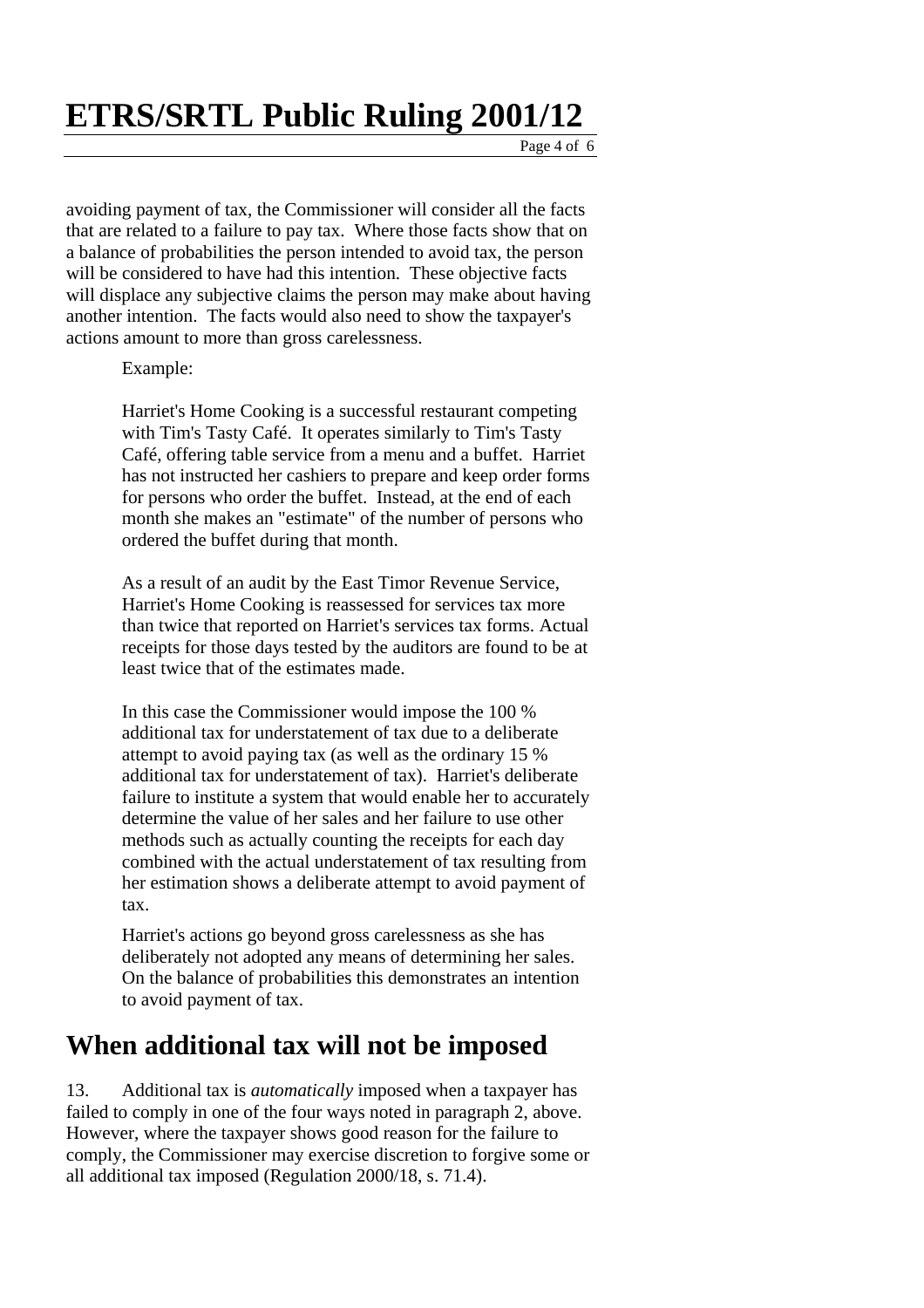# **ETRS/SRTL Public Ruling 2001/12**

14. The Commissioner will exercise the discretion to forgive all additional tax payable where the taxpayer is able to show that failure to comply was for a reason beyond the control of the taxpayer.

Example 1:

Two days before his Services Tax form was due to be delivered, Hans Amstel was in an accident and was rushed to hospital. He spent two weeks in the hospital and as a result failed to deliver his Services Tax form on time. Normally Hans delivered the tax forms for his business. His employees carried out manual labour in the business but had nothing to do with the accounts and would not have known anything about the tax form delivery procedure or obligation. As soon as he returned to his business from the hospital, Hans delivered the tax form.

In these circumstances, the Commissioner would likely forgive all the additional tax normally due because the taxpayer's failure to comply was for reasons beyond the control of the taxpayer.

Example 2:

U-Drive Rent a Car has a staff of 13 people, 4 of whom work in administrative roles in the head office. Normally, Hubert, the person who keeps the accounts for U-Drive with the assistance of a more junior person, Maria, delivers the tax forms. In late April Hubert was injured in an accident and was taken to hospital. He missed one month's work. On his return, he delivered the business' April and May tax forms.

In this case the Commissioner may forgive some of the additional tax but is unlikely to forgive all of the additional tax. U-Drive is aware of its responsibilities and has sufficient staff to arrange for back-up procedures in case the person normally responsible for delivering tax forms is unable to do so because of an expected absence such as a vacation or an unexpected absence such as accident or illness. When considering how much additional tax might be forgiven, the Commissioner will look to see what back-up arrangements U-Drive has made and if some were made the reason they failed in this case.